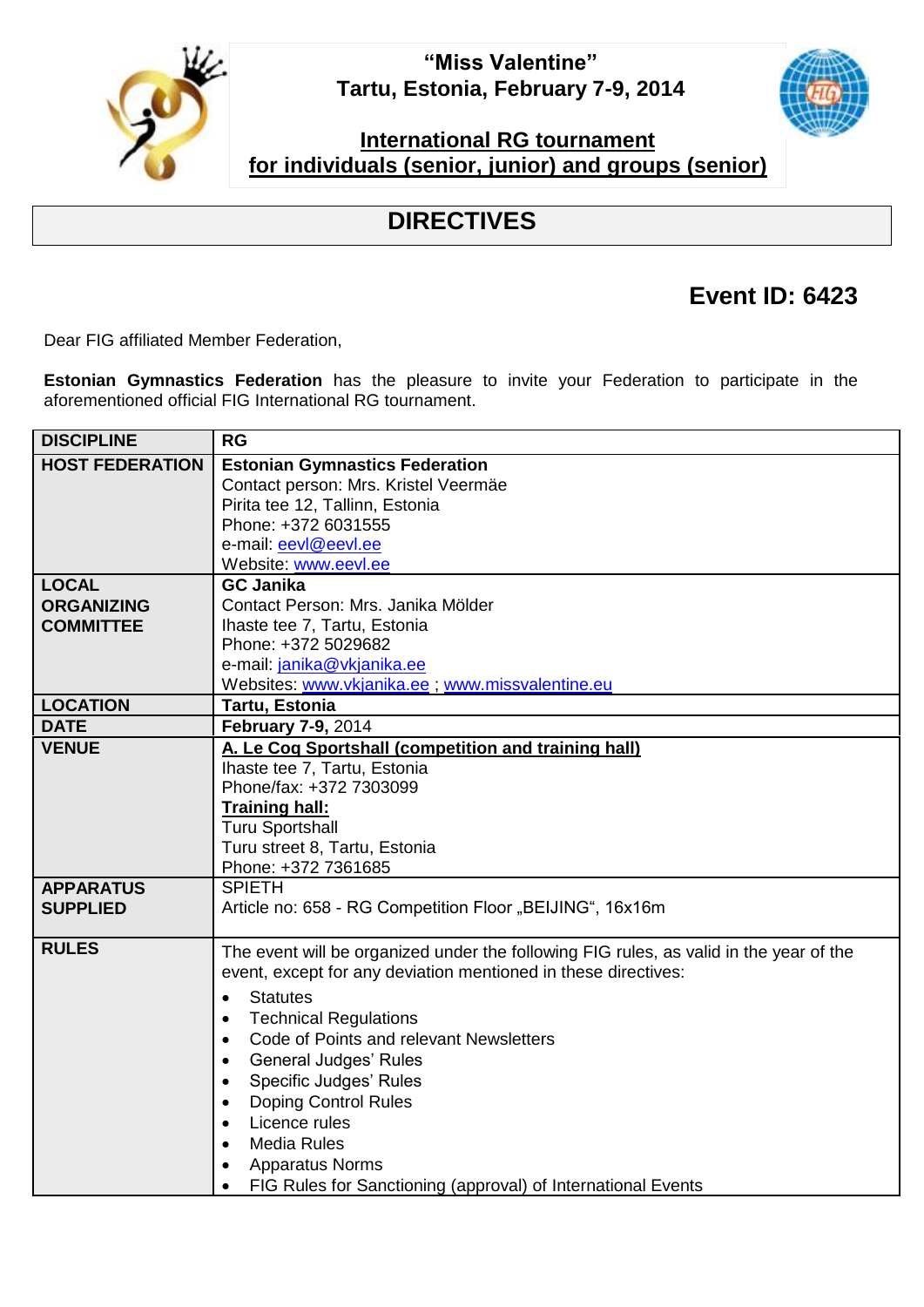|                       | <b>Advertising and Publicity Rules</b><br>$\bullet$                                   |                                                                                   |  |                               |  |  |
|-----------------------|---------------------------------------------------------------------------------------|-----------------------------------------------------------------------------------|--|-------------------------------|--|--|
| <b>PROVISIONAL</b>    | February 5th                                                                          | Arrival of delegations                                                            |  |                               |  |  |
| <b>SCHEDULE</b>       | February 6 <sup>th</sup>                                                              | Arrival, Podium training, Judges and Head of delegation meeting                   |  |                               |  |  |
|                       | February 7 <sup>th</sup> 1. day                                                       | Hoop, Ball for Junior and Senior individuals                                      |  |                               |  |  |
|                       |                                                                                       | Senior group Competition (10 clubs)                                               |  |                               |  |  |
|                       | February 8 <sup>th</sup> 2. day                                                       | Clubs, Ribbon for Junior and Senior individuals                                   |  |                               |  |  |
|                       |                                                                                       | Senior group Competition (3 ball /2 ribbon)                                       |  |                               |  |  |
|                       | February 9 <sup>th</sup> 3. day                                                       | Senior group finals (6 best team per apparatus)                                   |  |                               |  |  |
|                       |                                                                                       | Senior individual finals (8 best gymnasts per apparatus, 2 per                    |  |                               |  |  |
|                       | country)                                                                              |                                                                                   |  |                               |  |  |
|                       |                                                                                       | Junior individual finals (8 best gymnasts per apparatus,2 per                     |  |                               |  |  |
|                       | country)                                                                              |                                                                                   |  |                               |  |  |
|                       | February 10 <sup>th</sup>                                                             | Departure of delegations                                                          |  |                               |  |  |
| <b>COMPETITION</b>    | The Miss Valentine competitions consist of:                                           |                                                                                   |  |                               |  |  |
| <b>FORMAT</b>         | Competition for Senior individual by apparatus (1-4 gymnasts, all together 8          |                                                                                   |  |                               |  |  |
|                       | routines per country, apparatus qualification and final competition by apparatus)     |                                                                                   |  |                               |  |  |
|                       | Competition for Junior individual by apparatus (1-4 gymnasts, all together 8 routines |                                                                                   |  |                               |  |  |
|                       | per country, apparatus qualification and final competition by apparatus)              |                                                                                   |  |                               |  |  |
|                       | <b>Competition for Senior groups</b> (all around competitions and finals)             |                                                                                   |  |                               |  |  |
|                       | (FIG competition rules 2013-2016)                                                     |                                                                                   |  |                               |  |  |
| <b>PARTICIPATION</b>  | $\bullet$                                                                             | Individuals-1-4 senior and 1-4 junior gymnast per country can participate on Miss |  |                               |  |  |
|                       | Valentine 2014                                                                        |                                                                                   |  |                               |  |  |
|                       | $\bullet$                                                                             | country can perform max 8 routines per seniors (hoop, clubs, ball and ribbon)     |  |                               |  |  |
|                       |                                                                                       | and 8 routines per juniors (hoop, clubs, ball and ribbon)                         |  |                               |  |  |
|                       |                                                                                       | Senior groups - 1 group per country can participate on Miss Valentine 2014        |  |                               |  |  |
|                       | (max 12 groups in competition)<br>$\bullet$                                           |                                                                                   |  |                               |  |  |
| <b>FEDERATIONS</b>    |                                                                                       |                                                                                   |  |                               |  |  |
| <b>INVITED</b>        | All FIG member Federations in good standing are entitled to participate with 1-4      |                                                                                   |  |                               |  |  |
|                       |                                                                                       |                                                                                   |  |                               |  |  |
|                       | senior gymnasts, 1-4 junior gymnasts, 1 senior group.                                 |                                                                                   |  |                               |  |  |
| <b>SIZE OF</b>        | Only Gymnasts with the correct age and holding a valid FIG License may participate.   |                                                                                   |  |                               |  |  |
| <b>DELEGATION AND</b> | The Local Organizing Committee will be responsible for checking the validity of the   |                                                                                   |  |                               |  |  |
| <b>FIG LICENSE</b>    | gymnast' Licenses. The maximum size of the invited delegation is as follows:          |                                                                                   |  |                               |  |  |
|                       |                                                                                       | Individual and group                                                              |  | <b>TOTAL</b>                  |  |  |
|                       | Head of Delegation (HD)                                                               | 1                                                                                 |  | 1                             |  |  |
|                       | Team Manager (TM)                                                                     |                                                                                   |  | 1                             |  |  |
|                       | Coach                                                                                 | 2 for ind.+2 for group                                                            |  | 4                             |  |  |
|                       | Gymnasts                                                                              | 1-4 senior ind.                                                                   |  | 14                            |  |  |
|                       |                                                                                       | 1-4 junior ind.                                                                   |  |                               |  |  |
|                       |                                                                                       | 6 senior (group)                                                                  |  |                               |  |  |
|                       | Doctor                                                                                |                                                                                   |  | 1                             |  |  |
|                       | Physiotherapist                                                                       |                                                                                   |  | 1                             |  |  |
|                       | Judges                                                                                | 2 (ind.+group)                                                                    |  | $\overline{2}$                |  |  |
|                       |                                                                                       |                                                                                   |  | <b>Total 24</b>               |  |  |
| <b>AGE LIMITS</b>     | Senior individual - born in 1998 or before                                            |                                                                                   |  |                               |  |  |
|                       | Junior individual - born in 2001, 2000, 1999                                          |                                                                                   |  |                               |  |  |
|                       | Senior group - born in 1998 or before                                                 |                                                                                   |  |                               |  |  |
| <b>JUDGES</b>         | Only current valid FIG Brevet judges (2013-2016) can judge Miss Valentine 2014        |                                                                                   |  |                               |  |  |
|                       | tournament.                                                                           |                                                                                   |  |                               |  |  |
|                       |                                                                                       |                                                                                   |  |                               |  |  |
| <b>REGISTRATION</b>   | Registration will be online at www.vkjanika.ee                                        |                                                                                   |  |                               |  |  |
| <b>DEADLINES</b>      |                                                                                       |                                                                                   |  |                               |  |  |
|                       | <b>Definitive</b><br>registration<br>(ONLINE)                                         | December 6th 2013                                                                 |  | (2 months prior to the event) |  |  |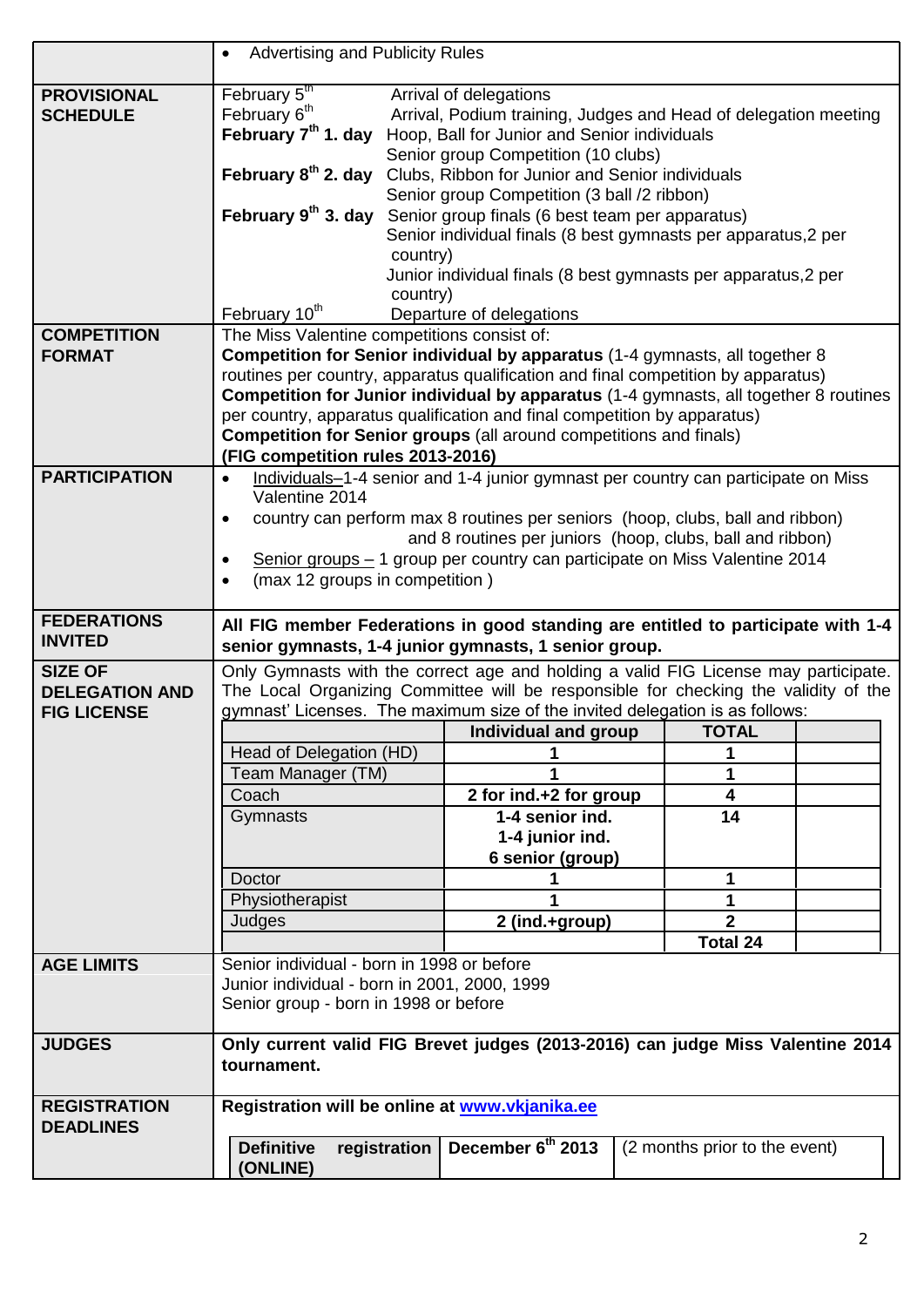|                        | <b>Nominative registration</b><br>(ONLINE)                                                                                                                                           | January 6 <sup>th</sup> 2014           | (4 weeks prior to the event)                                                              |  |  |
|------------------------|--------------------------------------------------------------------------------------------------------------------------------------------------------------------------------------|----------------------------------------|-------------------------------------------------------------------------------------------|--|--|
|                        | Late registrations are subject to fines as follows:                                                                                                                                  |                                        |                                                                                           |  |  |
|                        | Fine for missing or late Definitive                                                                                                                                                  |                                        | CHF 750.-                                                                                 |  |  |
|                        | Registration                                                                                                                                                                         |                                        |                                                                                           |  |  |
|                        | Fine for missing or late Nominative                                                                                                                                                  |                                        | CHF 500.-                                                                                 |  |  |
|                        | Registration                                                                                                                                                                         |                                        |                                                                                           |  |  |
|                        | Registrations made after the gymnasts' drawing of lots will not be accepted and the<br>delegations will not be authorized to participate.                                            |                                        |                                                                                           |  |  |
| <b>DRAWING OF LOTS</b> |                                                                                                                                                                                      |                                        | The gymnasts' drawing of lots will take place at the Estonian Gymnastics Federation       |  |  |
|                        | within two weeks after the closing date of the nominative registration.                                                                                                              |                                        |                                                                                           |  |  |
| <b>ENTRY FEES</b>      | The non-reimbursable cost for the Entry Fee is:                                                                                                                                      |                                        |                                                                                           |  |  |
|                        | 40 € per individual gymnast                                                                                                                                                          |                                        |                                                                                           |  |  |
| <b>COSTS</b>           | 80 $\epsilon$ per group                                                                                                                                                              |                                        |                                                                                           |  |  |
|                        | For delegation members:                                                                                                                                                              |                                        | 3-day package -price 200 € per participant                                                |  |  |
|                        |                                                                                                                                                                                      | The price includes:                    |                                                                                           |  |  |
|                        |                                                                                                                                                                                      | - full board in hotel for 3 nights     |                                                                                           |  |  |
|                        |                                                                                                                                                                                      | (accommodation, meals, banquet)        |                                                                                           |  |  |
|                        |                                                                                                                                                                                      |                                        | -transportation from the airport / train station / harbour                                |  |  |
|                        |                                                                                                                                                                                      | (Tartu, Tallinn) to the hotel and back |                                                                                           |  |  |
|                        |                                                                                                                                                                                      |                                        | -shuttle busses between hotel and competition hall                                        |  |  |
|                        |                                                                                                                                                                                      |                                        | 4-day package -price 265 € per participant                                                |  |  |
|                        |                                                                                                                                                                                      | The price includes:                    |                                                                                           |  |  |
|                        |                                                                                                                                                                                      | -full board in hotel for 4 nights      |                                                                                           |  |  |
|                        |                                                                                                                                                                                      | (accommodation, meals, banquet)        |                                                                                           |  |  |
|                        |                                                                                                                                                                                      |                                        | -transportation from the airport / train station / harbour                                |  |  |
|                        |                                                                                                                                                                                      | (Tartu, Tallinn) to the hotel and back |                                                                                           |  |  |
|                        |                                                                                                                                                                                      |                                        | -shuttle busses between hotel and competition hall                                        |  |  |
|                        | 5-day package -price 330 € per participant                                                                                                                                           |                                        |                                                                                           |  |  |
|                        |                                                                                                                                                                                      | The price includes:                    |                                                                                           |  |  |
|                        | -full board in hotel for 5 nights<br>(accommodation, meals, banquet)                                                                                                                 |                                        |                                                                                           |  |  |
|                        | -transportation from the airport / train station / harbour                                                                                                                           |                                        |                                                                                           |  |  |
|                        | (Tartu, Tallinn) to the hotel and back)                                                                                                                                              |                                        |                                                                                           |  |  |
|                        |                                                                                                                                                                                      |                                        | -shuttle busses between hotel and competition hall                                        |  |  |
|                        |                                                                                                                                                                                      |                                        | The invited participating federations must pay all the costs of their delegation members. |  |  |
| <b>FINAL BANQUET</b>   |                                                                                                                                                                                      |                                        | All gymnasts and delegation members are invited to participate at the Final Banquet.      |  |  |
|                        |                                                                                                                                                                                      |                                        |                                                                                           |  |  |
| <b>INTERNATIONAL</b>   |                                                                                                                                                                                      |                                        | The invited participating federations must pay the International travel costs of          |  |  |
| <b>TRANSPORTATION</b>  | their delegation members.<br>The Travel Schedule Form must be returned to the OC by January 6 <sup>th</sup> 2014.                                                                    |                                        |                                                                                           |  |  |
| <b>LOCAL</b>           | Free local transportation:                                                                                                                                                           |                                        |                                                                                           |  |  |
| <b>TRANSPORTATION</b>  |                                                                                                                                                                                      |                                        | from Tallinn International Airport and Riga International Airport or Tallinn Railway      |  |  |
|                        | Station to the hotel,                                                                                                                                                                |                                        |                                                                                           |  |  |
|                        | • from the hotels to the Competition Venue and vice-versa                                                                                                                            |                                        |                                                                                           |  |  |
|                        |                                                                                                                                                                                      |                                        | will be provided only for the Delegation members who booked their hotel                   |  |  |
|                        | accommodation through the Organizing Committee.                                                                                                                                      |                                        |                                                                                           |  |  |
| <b>VISA</b>            |                                                                                                                                                                                      |                                        | Please verify immediately with your travel agent or the Estonian Embassy or Consulate     |  |  |
|                        |                                                                                                                                                                                      |                                        | in your country if a visa is required for your travel to Estonia. The Organizing          |  |  |
|                        | Committee will be happy to assist each Delegation member with an official invitation                                                                                                 |                                        |                                                                                           |  |  |
|                        | letter, provided that the request is made before January 6 <sup>th</sup> 2014 to the OC. The<br>request must include the function, full name, gender, date of birth, citizenship and |                                        |                                                                                           |  |  |
|                        |                                                                                                                                                                                      |                                        |                                                                                           |  |  |